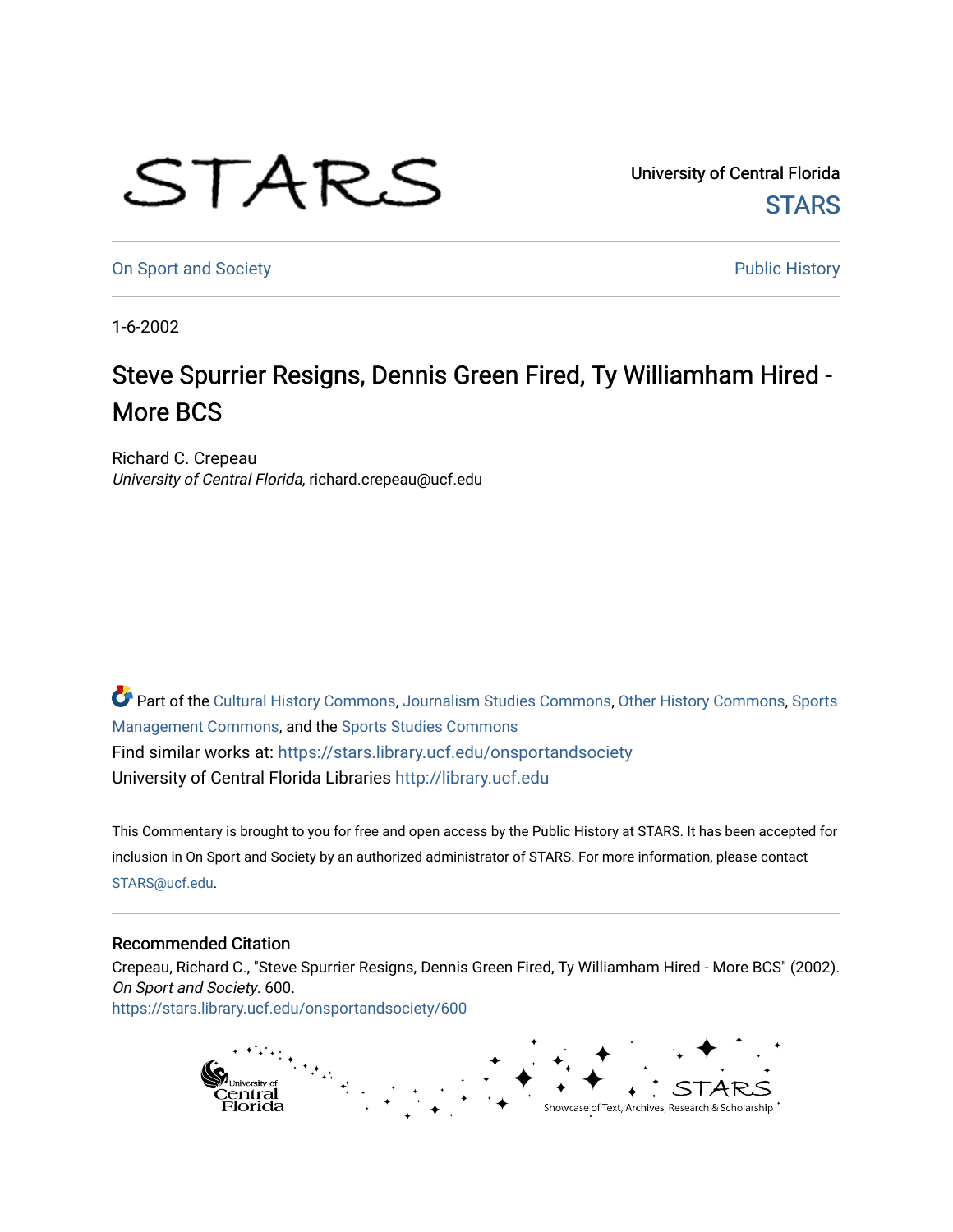## SPORT AND SOCIETY FOR H-ARETE January 6, 2002

If the first few days of the New Year there are many indications 2002 could turn out to be much more than simply a palindromic delight. The seismic rumblings out of Gainesville, Florida yesterday overshadowed the Category Five Hurricane that swept from California to Nebraska on Thursday. The totally unexpected resignation by Steve Spurrier as Gator football coach would easily have overshadowed such an action by the governor of the state, and perhaps even that of the governor's brother. It has been front-page news across Florida for two days now, and local television news has been overrun by this story from the world of sport.

Steve Spurrier is one of the best known and the most loved and hated figures in the State of Florida, a genius or an evil genius. He is the highest paid state employee in the State University System pulling down over \$2M before endorsements. He is one of the most powerful public figures in the State of Florida whose influence is such that he was able to save the President of University of Florida from being fired.

Spurrier is leaving the University to pursue a position in the National Football League. Where that will be is yet to be determined although most "Spurrier watchers" think it will be within the State of Florida where all three NFL teams presently have coaches. One thing seems likely, Spurrier's departure from Gainesville and his desire to join the NFL is likely to set off a chain reaction of musical coaches at both the college and NFL levels over the next week or two.

The other two major coaching moves in the past week have been the firing of Dennis Green by the Minnesota Vikings, and the hiring of Tyrone Willingham by the University of Notre Dame. Green's departure is a bit of a surprise, as it seemed as though after many years of precarious existence in Minnesota Green was on solid ground having signed a long-term contract. The death of Korey Stringer before the start of this season and the implosion of Randy Moss as the season wore on apparently were too much for Vikings management. Or perhaps it was something else as the rumors swirling around Dennis Green have always had disastrous potential.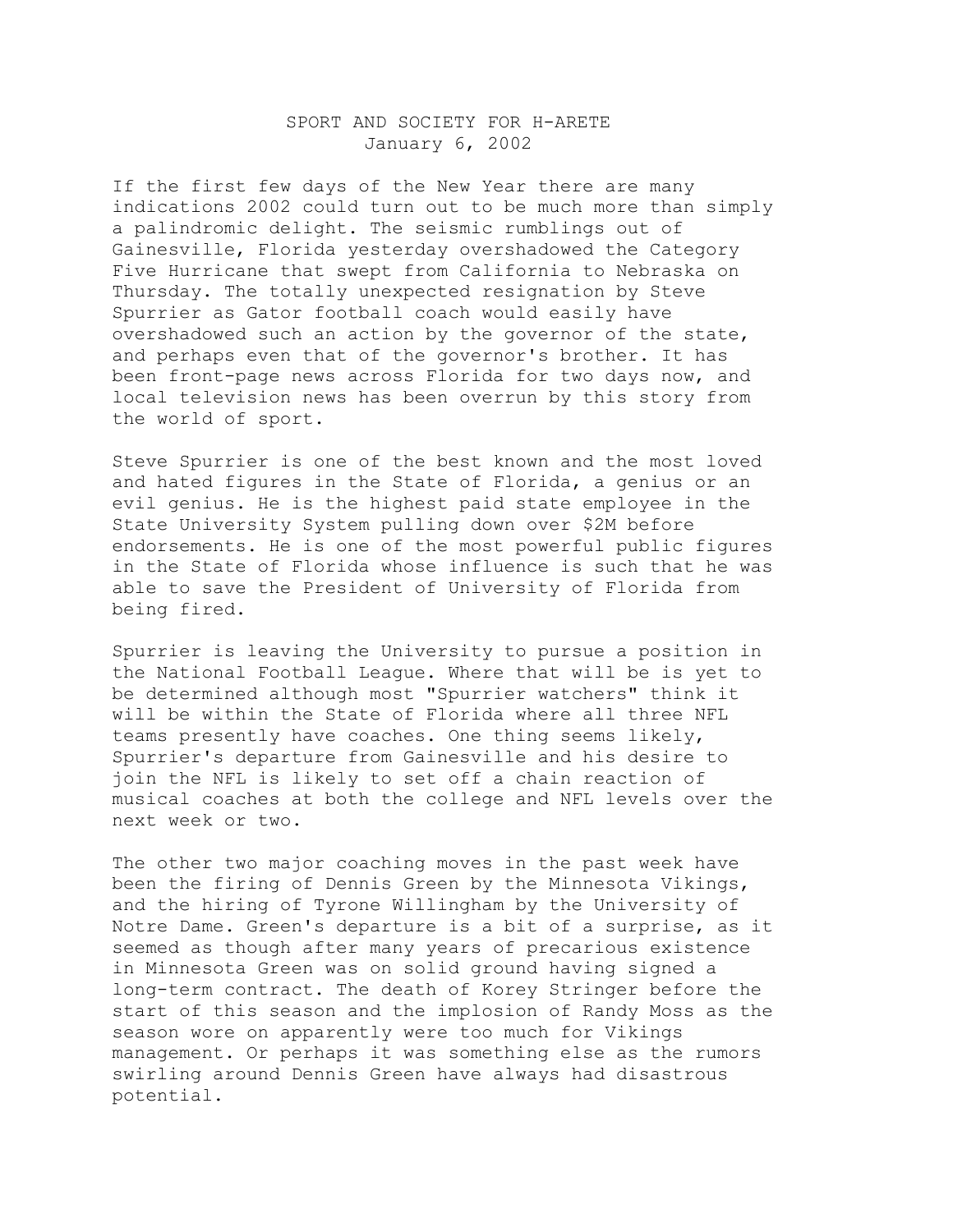At Notre Dame, where disaster has become endemic, it may be that things are about to take a positive turn. The hiring of Tyrone Willingham from Stanford as head football coach is important in two respects. First, the fallout from the George O'Leary debacle will now quickly fade away as this highly regarded coach takes the helm under the watchful eye of Touchdown Jesus. Second, Notre Dame has now hired its first African-American coach in any sport, something overdue at the institution led for many years by Fr. Theodore M. Hesburgh a national leader in the Civil Rights movement in the United States.

Meanwhile in New York another notable departure has taken place with the expiration of Rudy Giuliani's term as Mayor of New York City. Surprising many by his assumption of national leadership in the 9/11 Crisis, Giuliani's departure came none too soon. In one of his last acts as mayor Giuliani showed why, announcing that the city had reached an agreement with both the Mets and Yankees for the financing and construction of two new stadiums. The \$1.6 billion cost, believed to be the largest private-public venture in baseball history, would be divided evenly between the city and the two teams. Giuliani claims it would require no new taxes, while the governor did commit to state financing of the needed infrastructure.

Excuse me if I find this an outrage. How can a city that has just gone through what New York has gone through, which had losses in the hundreds of billions of dollars, which has been showered with federal monies to deal with the losses, and which has seen the generosity of Americans pour added millions of private dollars into the city, then announce that it was about to dump \$800M into two baseball stadiums?

Rudy Giuliani has shown that like the late Winston Churchill he is a great leader in crisis, and also like Churchill he is lacking when dealing with the more mundane matters of civic affairs. Unlike the British who voted the portly war leader out of office as soon as the crisis had past, the good citizens of Manhattan only had to watch as the ball dropped on Times Square and Mayor Rudy became history.

Finally a note on the bowl games. It is becoming clear that the BCS Title Game nonsense is helping to set up the bowl